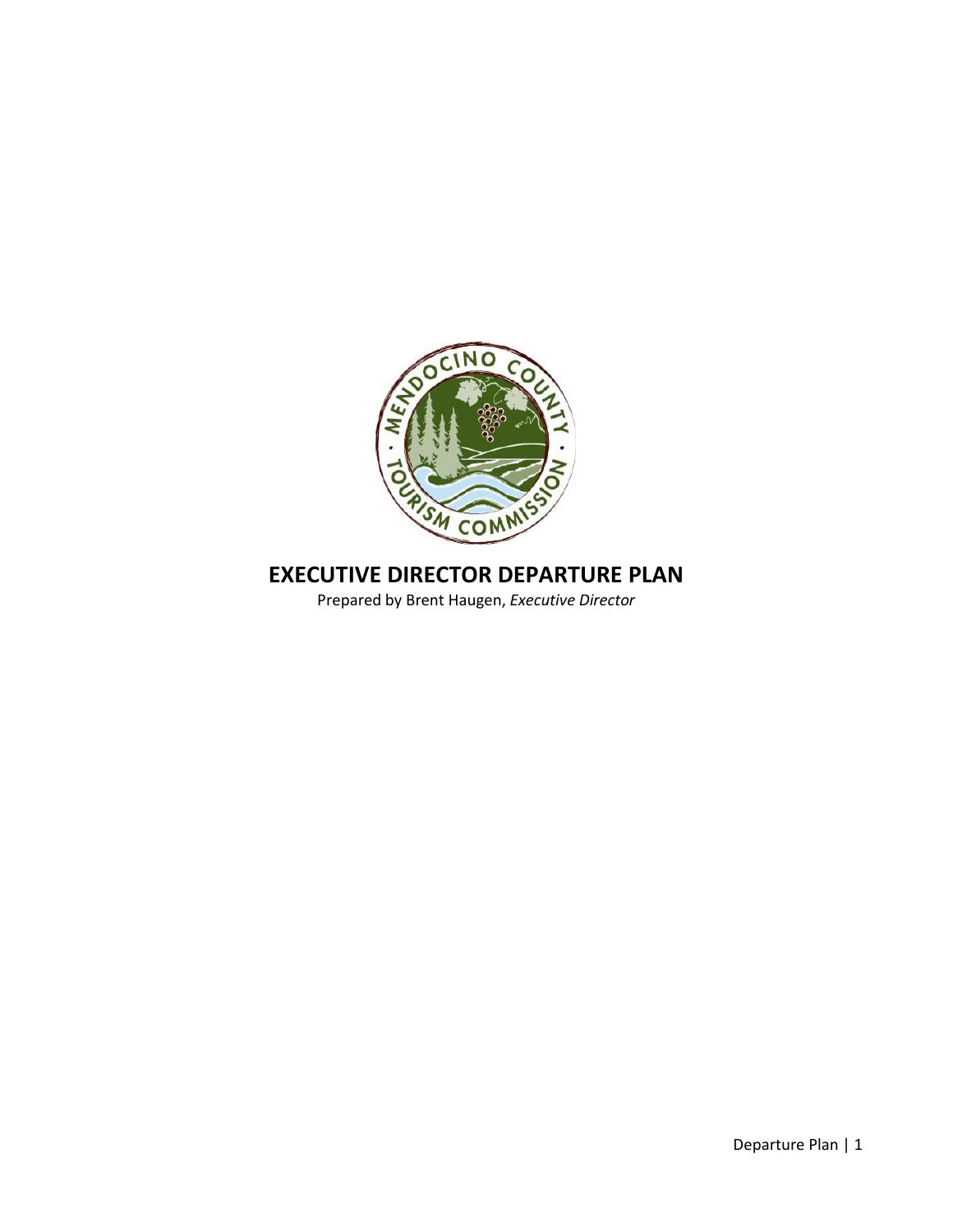#### **BACKGROUND**

The purpose of this informational document is to assure a smooth transition for the board, staff and organization as the search for a new executive director is conducted. Directed by the Personnel Committee to be created by the current Executive Director, this document is important information for all parties involved to be informed.

The current Executive Director will serve in his role through March 31, 2017 and will be available to both the MCTC Board and VMC Team beyond that date to answer any questions. His personal contact information will be provided prior to his departure.

#### **Posting for Interim Executive Director and Director**

The current Executive Director has agreed to assist the MCTC Board and SearchWide to post the open position for the Executive Director as needed. He has also agreed to assist the Personnel Committee to post the opening for the Interim Executive Director position if approved by the MCTC Board at the February 2017 meeting.

The current Executive Director created a list of sites and organizations to post one or both of the open positions. Currently the Executive Director's position is posted with Destination Marketing Association International, Destination Marketing Association of the West and California Travel Association.

**Destination Marketing Association of the West |** <http://www.dmawest.org/> Cost: \$50 for members

**Destination Marketing Association International |** <http://www.destinationmarketing.org/> Cost: \$250 (30-day posting)

**California Association of Nonprofits |** <http://www.calnonprofits.org/> Cost: \$100 (45-day posting)

**California Travel Association |** [http://www.caltravel.org](http://www.caltravel.org/)  Cost: FREE

**HCareers |** [https://www.hcareers.com](https://www.hcareers.com/) Cost: \$295

**Idealist |** <http://www.idealist.org/> Cost: \$90

**Indeed.com |** <https://www.indeed.com/> Cost: FREE

**Mendocino County Craigslist |** <https://mendocino.craigslist.org/> Cost: FREE

**Mendocino County Chambers of Commerce** Cost: FREE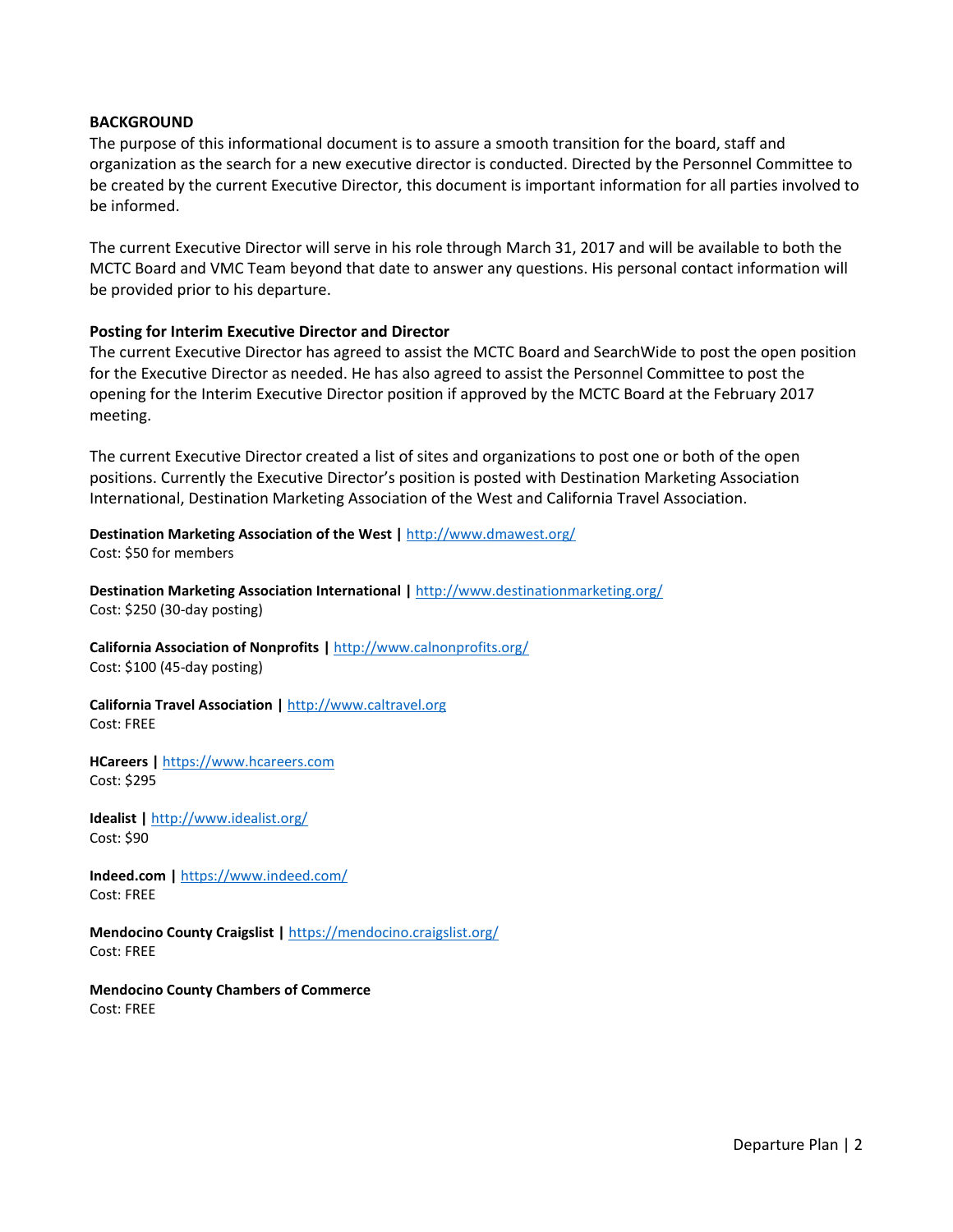# **VISIT MENDOCINO COUNTY TEAM**

# **Your Team**

\*Kathy Chacon, *Office Coordinator & Office Point Person for the MCTC Board*

- Full-time hourly staff
- Supports the MCTC Executive Director
- Coordinates
	- o Accounts payable and receivable process
	- $\circ$  Notifications, agendas and supporting materials for MCTC Board Meetings
	- o Updates to office procedures and the VMC staff handbook
	- o Incoming mail
	- o Vendor relationships
	- o Exhibits at the Fort Bragg office location
- Fulfillment of visitor requests
- Updates & provides regular reporting (Team Report)

# Daphne Haney, *Contract Bookkeeper*

- Part-time Contractor
- Processes accounts payable and receivable for VMC
- Updates QuickBooks
- Provides financial reports

# Richard Strom, *Contract Sales Manager*

- Part-time Contractor
- Facilitates: Visitor Services Committee (creation & posting of agenda, taking minutes and reporting)
- Manages
	- $\circ$  Group sales for the organization include FIT, Group Leisure and the Meetings markets
	- o VMC Collateral
	- o Visitor Services for the County
	- o VMC Consumer & Trade Shows
- Attends and represents VMC at consumer and trade shows
- Coordinates familiarization tours for FIT and group travel
- Updates & provides regular reporting (Team Report)

# Luz Harvey, *Sales, Hospitality & Event Coordinator*

- Full-time hourly staff
- Facilitates: Festival Committee (creation & posting of agenda, taking minutes and reporting)
- Coordinates
	- o Crab, Wine & Beer Festival, Almost Fringe Festival and Mushroom, Wine & Beer Festival
	- o With the Sales Manager in the sales activities involving FIT, Group Leisure and the Meetings markets
	- o Details and items needed for VMC Consumer & Trade Shows
- Updates & provides regular reporting (Team Report)

# Alison de Grassi, *Contract Marketing & Communications Coordinator*

- Full-time Contractor
- Facilitates: Marketing Committee (creation & posting of agenda, taking minutes and reporting)
- Manages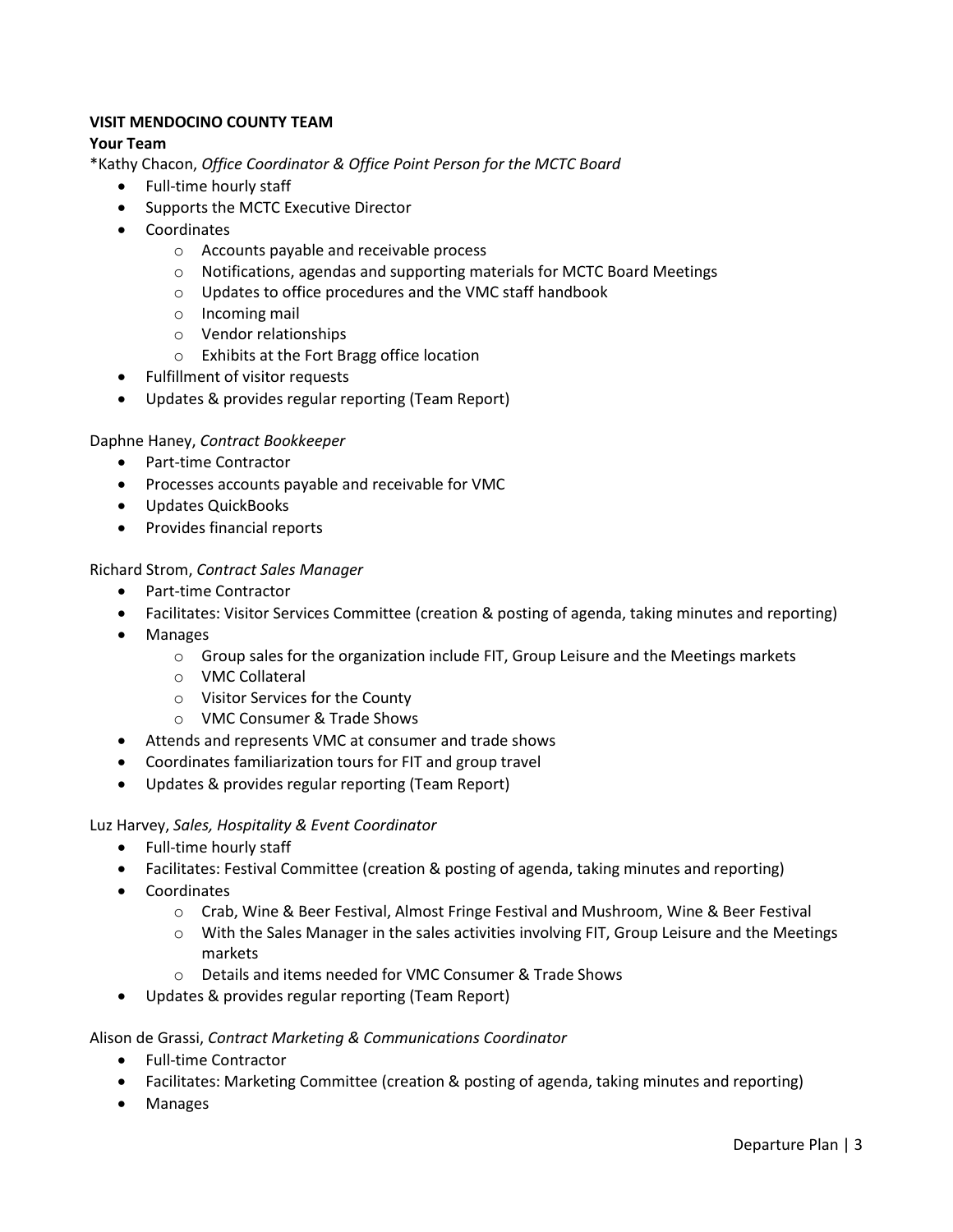- o Marketing & Public Relations functions for VMC
- o Content for the VMC website
- Assists in the creation of all press releases for the organizations
- Organizes familiarization tours for the press and travel writers
- Monitors all marketing and public relations activities
- Creates the written quarterly, semi-annual and annual reports, plus marketing and public relations plan
- Updates & provides regular reporting (Team Report, Marketing Report)

# Vanlee Waters, *Tourism Marketing Assistant*

- Full-time hourly staff
- Coordinates
	- o Changes to the VisitMendocino.com website
	- o Updates to the calendar of events
	- o And sends out the Bi-monthly calendar
	- o Scheduling of outbound emails through MailChimp
- Assists the Marketing & Communication Coordinator in marketing & public relations activities
- Assists in the monitoring of all marketing and public relations activities
- Updates & provides regular reporting (Team Report, Marketing Report)

# Tony Barthel, *Contract Social Media Coordinator*

- Part-time Contractor
- Manages the social media channels for VMC (Facebook, Instagram, Pinterest, Twitter)
- Creates monthly social media calendar
- Assists in online contests and promotions

# **Staff Evaluations & Position Descriptions**

Since July 2016, the Executive Director has been conducting listening sessions with staff and contractors while updating position descriptions and conducting evaluations. All evaluations have been conducted and position descriptions updated with the hourly employees for VMC. Each are placed in each of their personnel folders, plus position descriptions are located in the Job Description folder on the company DropBox.

# **Office Procedures**

It is the goal of the current Executive Director and the Office Coordinator to complete the office procedures document created for better efficiency and flow of office functionality. This will be available for all staff, contractors and any incoming candidates for Executive Director.

**Accounts Payable** – there will be a temporary process set up for accounts payable.

- Arrangements will be made with board members who also serve as signors on the account to sign checks in the interim, if an interim Executive Director is not in place prior to the departure of the current Executive Director.
	- o A second signature will be required for any amounts over \$5,000

# **Signors on the Bank Account**

The Finance Committee will be conducting a Bank Account audit in the month of February. This audit will update signors on the bank account in relationship to the officers on the board. This is also pertinent to the Accounts Payable process listed above to assure the payment process will not be disrupted in the transition.